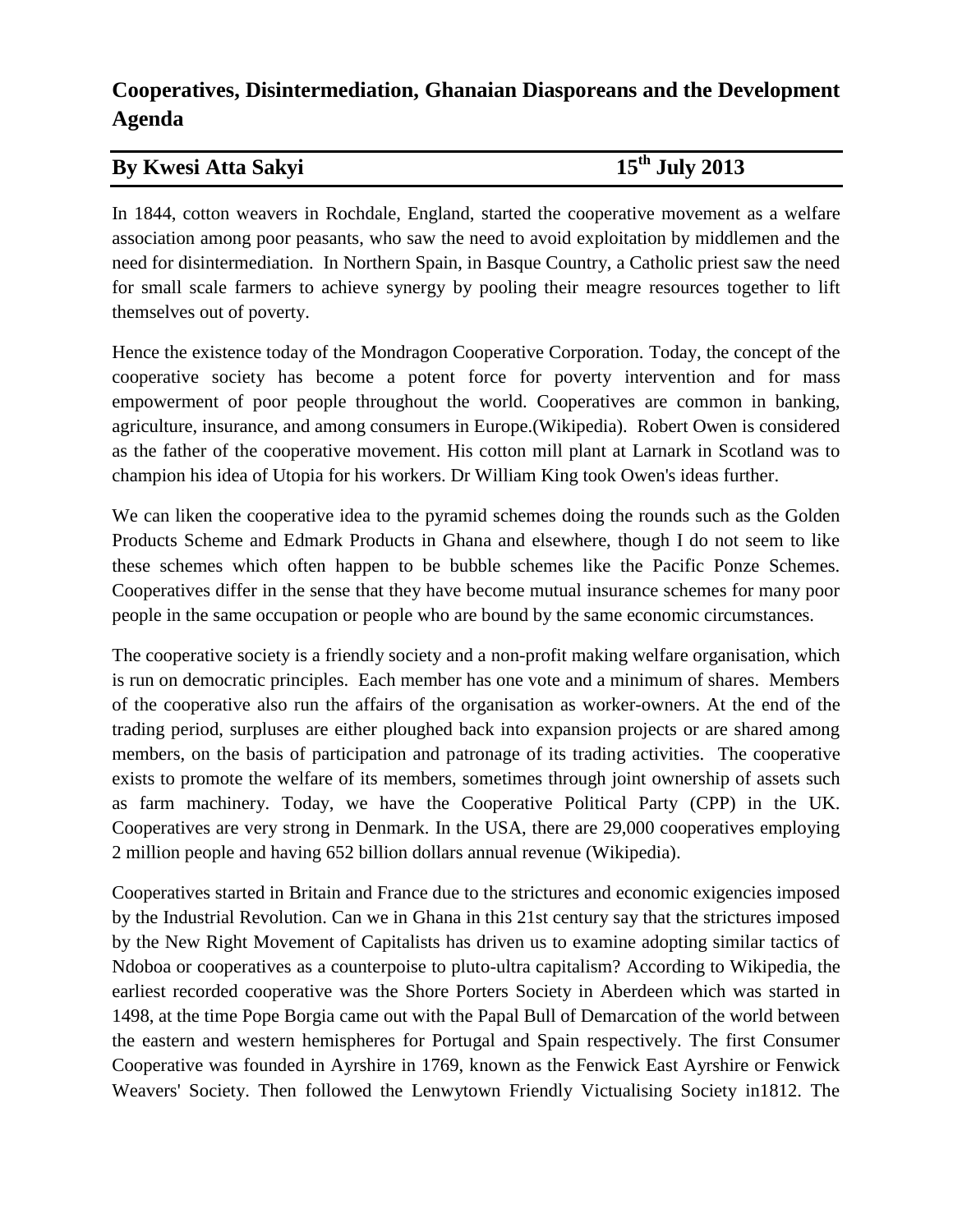Lockhurst Lane Industrial Cooperative started in 1832 and is now known as Heart of England Cooperative Society. The Rochdale Society of Equitable Pioneers came into being in 1844. It is this one which established the Rochdale Principles of Cooperatives which guide all cooperatives today. (Wikipedia)

The situation in Germany was different. In the 19th century, Credit Cooperatives sprung up in Germany, first in 1852 by Franz Hermann Schulze-Delitsch and Friederich Wilhelm Raiffeisen in 1864. (Wikipedia). The Ghana Teachers' Credit Union has become so big, strong and powerful that it now owns a bank. This is a great success story which other professionals like nurses, telecommunications and allied workers should emulate. The Rural Banks in Ghana are another success story that needs strengthening by the Bank of Ghana. We need to galvanise our market women, street vendors and self-employed artisans such as carpenters, bricklayers, taxi-drivers, steel benders, tinkers and plumbers to form cooperatives so that they can have critical mass for meaningful negotiations for loans and subsidised inputs.

Our fishermen and fishmongers need to form collectives or Kibbutzs to lift themselves out of poverty like their counterparts in Aberdeen, Scotland did hundreds of years ago. Because of its collective nature, they are able to obtain a lot of concessions for their members, such as loans at low interest rates, subsidised farm inputs, among others. Members can collectively own assets such as farm machinery, farm equipment, among others. They can also easily market their produce to bigger organisations.

Cooperative dairy farmers, for example, can sell their milk to Parmalat, while cocoa farmers do so to produce buying agents of Cadbury Schweppes, with cotton farmers selling cotton to Dunavant. In this case, cooperative farmers can be given fair prices and they can easily negotiate for hybrid seeds at subsidised prices. There are several types of cooperatives such as workers' cooperatives, farmers' cooperatives, thrift cooperatives, consumer cooperatives, among others. In France for example, Agricole Bank is the largest cooperative bank with branches in other European countries. In Kenya, the cooperative concept has worked very well among the enterprising Kikuyus. A cooperative is owned by a minimum of 10 people and it is governed by a constitution which is lodged with the Registrar of Friendly Societies.

Many cooperative societies are found among farming communities in the advanced world. Unfortunately for Africa, cooperatives have not been run successfully because of factors such as poor management skills, improper book-keeping, poverty and high levels of mismanagement. Some unscrupulous cooperative leaders have stolen deposits of members or become corrupt in dispensing benefits. There has been lack of trust and lack of transparency. The major reason why many cooperatives have failed in Africa is that many members who took loans failed to pay back to the revolving fund.

There is a lot of mistrust among Africans concerning cooperative societies. However, there is a belief that cooperatives run by and for women usually succeed. Men are seen as culprits of defaulting on loan repayments. This article has been necessitated by recent huge interest by IFAD and the World Bank on remittances from Diasporeans to Third World countries, which